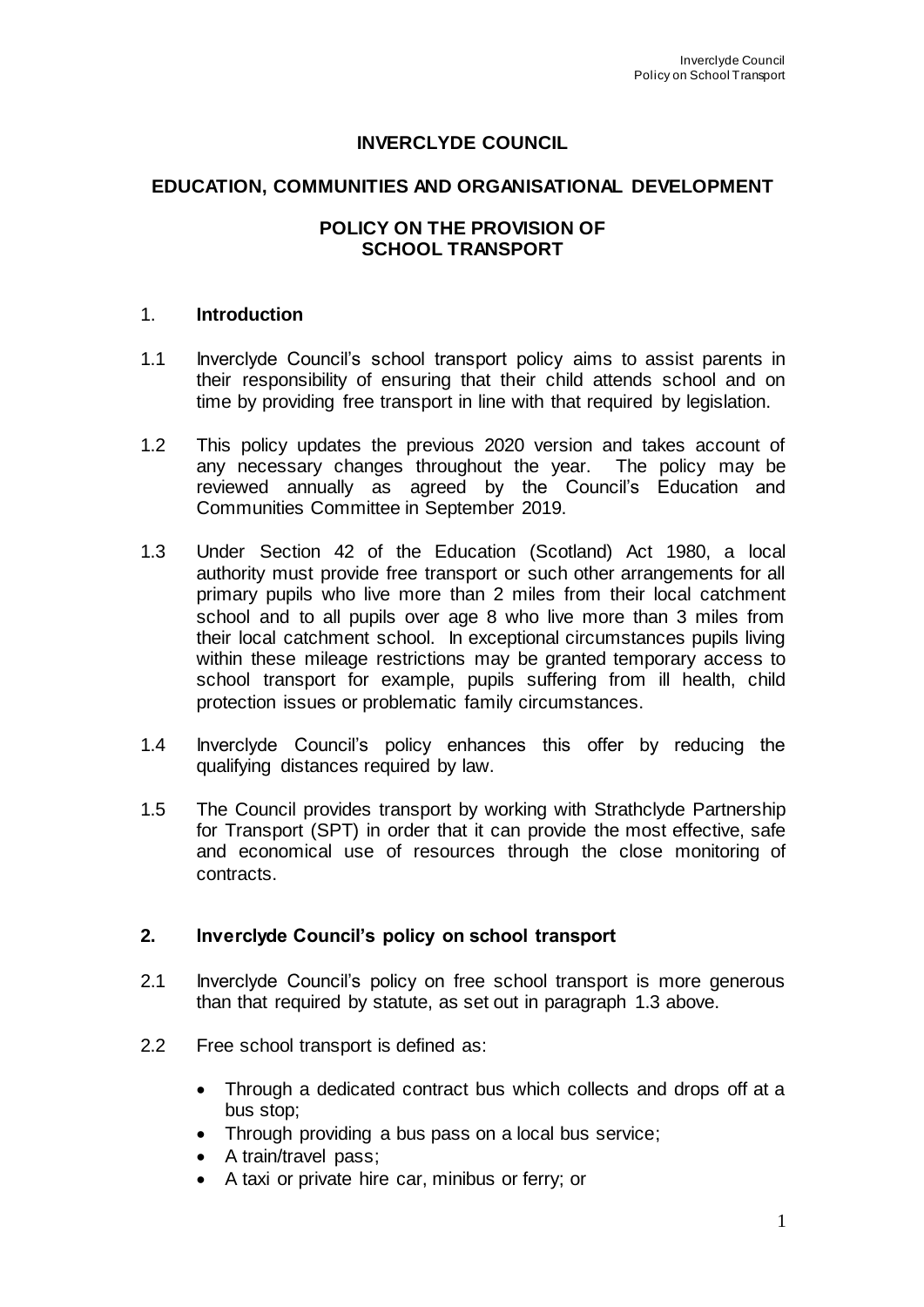- Inverclyde Council's own transport vehicles.
- 2.3 The Council will provide free home to school transport where a pupil:
	- lives more than 1 mile away from their catchment primary school (by the shortest acceptable walked route);
	- lives more than 2 miles away from their catchment secondary school (by the shortest acceptable walked route). In these circumstances, free transport will be by either a dedicated bus service or the provision of a bus pass or transport grant;
	- lives between 1-2 miles from their catchment secondary school and is entitled to clothing grant/free school meal. In this instance this will be provided in the form of a bus pass or transport grant;
	- has been recommended, on health grounds, by a designated medical officer who deems school transport to be essential to the wellbeing of the pupil;
	- has been assessed to attend a particular school or specialist provision to meet his or her additional support needs. The assessment will be in line with the Council's policy on additional support needs. Transport escorts will be provided on vehicles carrying children with additional support needs;
	- has to walk a route which is considered by the authority to be an unacceptable walked route, even when accompanied by an adult. This may relate, for example to unlit rural roads or roads without adequate pavements;
	- lives in Inverclyde and is placed by the Council in a school or provision outwith Inverclyde;
	- cannot be provided with a place at his or her local school due to the school reaching its pupil capacity. In this case they will be provided with free transport to an alternative school nominated by the authority (usually the next nearest), if it complies with the criteria for walking distances. This will be provided until such time as a place becomes available at the local catchment school;
	- is decanted to another school building as part of the School Estates Strategy; or;
	- resides in Inverclyde and is attending a secondary establishment offering Gaelic medium education.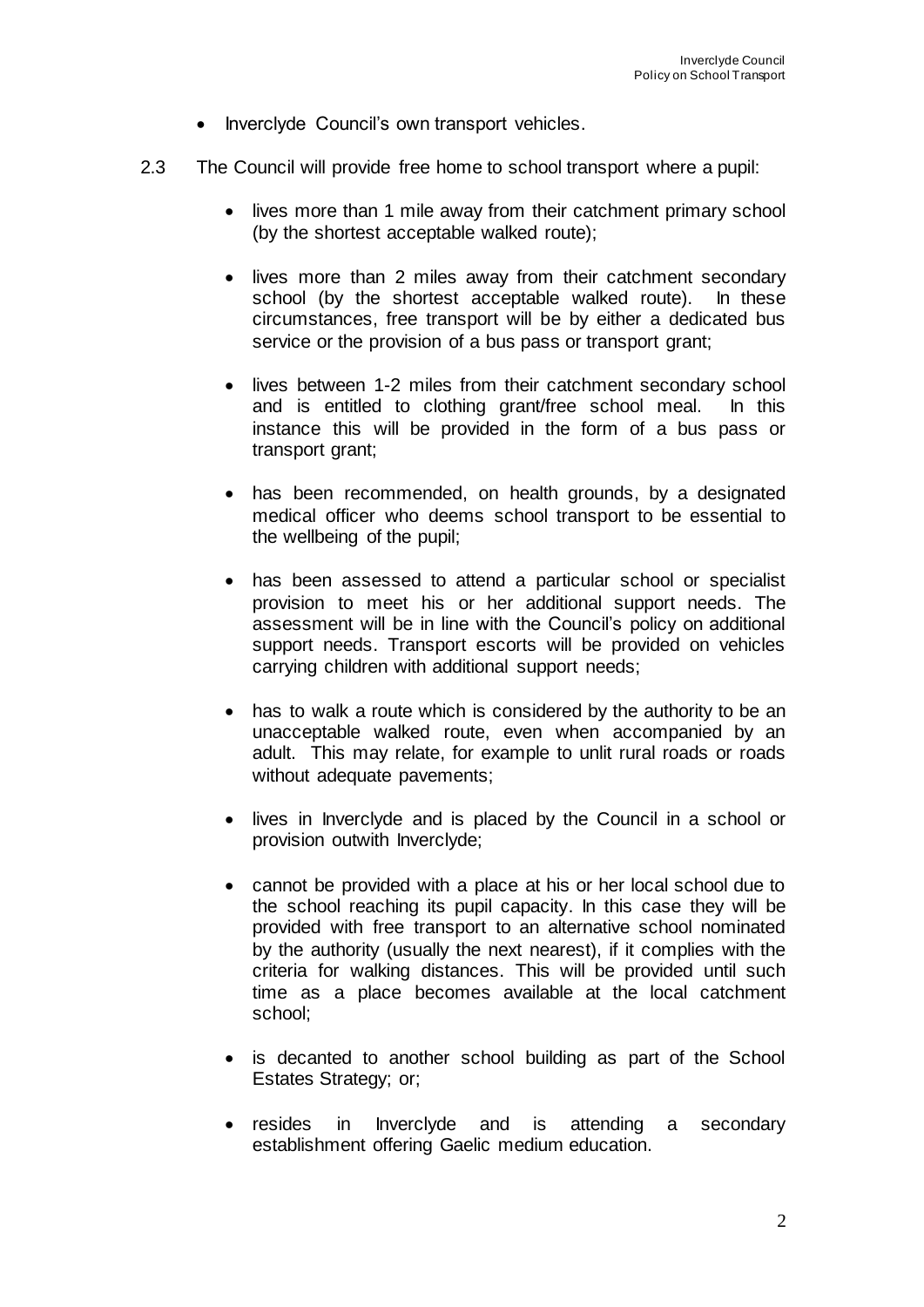- 2.4 In the case of a child who attends a school through a placing request, the authority will **not** provide free transport.
- 2.5 A pupil attending an early years setting will not normally be provided with free transport except in circumstances where:
	- they have additional support needs and will benefit from attendance;

or

- where in rural areas privilege seats are available.
- 2.6 Free transport would normally cover a return journey each school day: to school in the morning and to home at the end of the school day. Some pupils will wish to return home for lunch and in these cases parents will be required to make their own arrangements.
- 2.7 Arrangements may be made by schools to cover pupils taking part in activities outwith the course of the normal school day. The costs of additional transport accrued because of extra–curricular provision would not normally be met by the Council.
- 2.8 Where a secondary pupil attends another school as part of the Council's consortium arrangements, the Council will provide transport between the pupil's school and the consortium school.

### **3. Measurement of distance**

- 3.1 The Council uses the Geographic Information System (GIS) on an ongoing basis to measure the distance from a pupil's home to their catchment school and vice versa.
- 3.2 The measurement of distance is taken from house gate or pavement heel and then by the shortest acceptable walked route to the school gate (this will be the nearest school gate if a school has more than one entrance).
- 3.3 For pupils who qualify for free school transport, they may be required to walk a reasonable distance from home to the transport pick-up point but this will not exceed 1 mile for primary school pupils and 2 miles for secondary school pupils.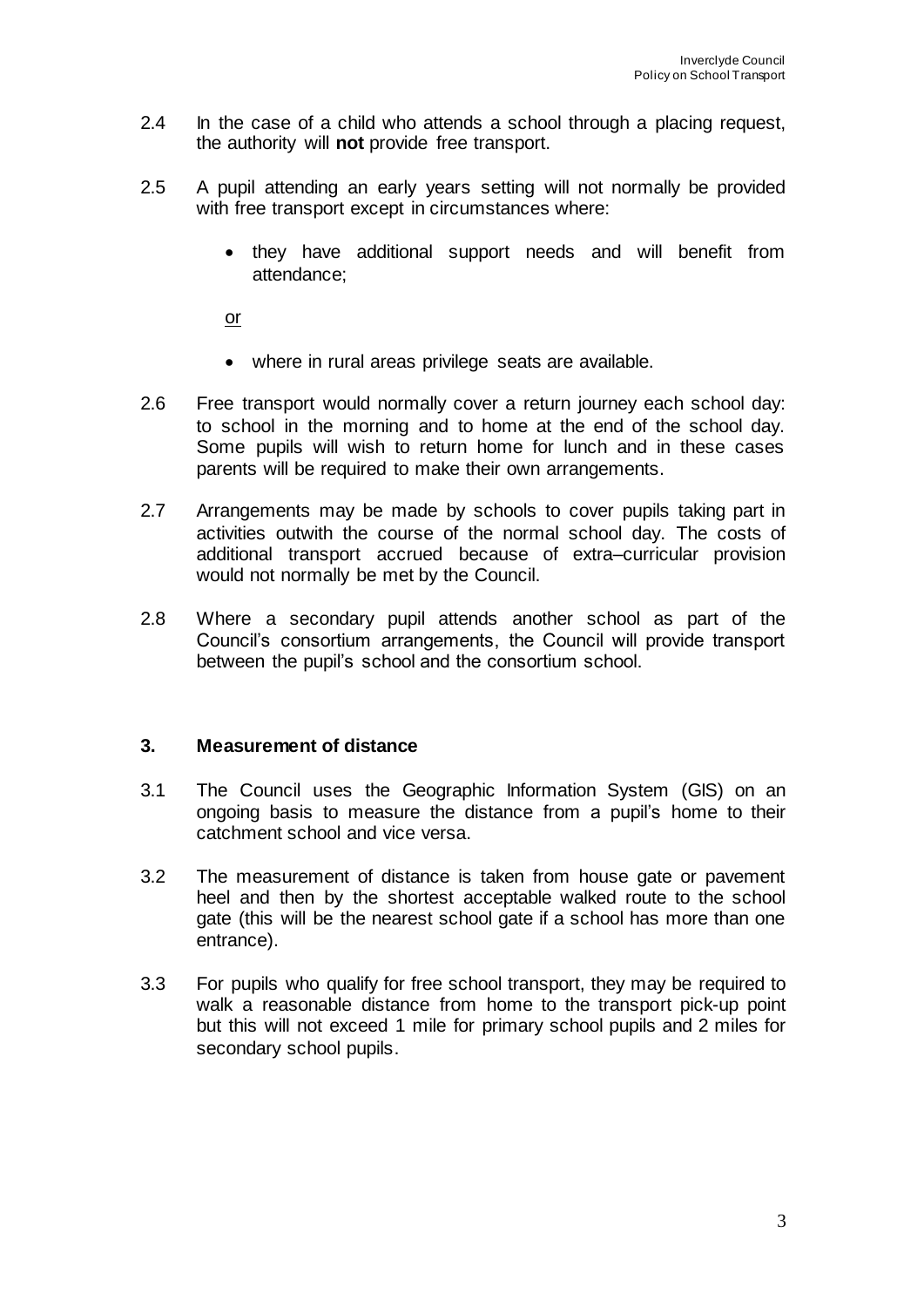## **4. Acceptable walked routes**

- 4.1 The Council identifies acceptable walked routes to and from a pupil's catchment school which helps us measure the distance to and from a pupil's school and their home.
- 4.2 The initial assessment of an acceptable route identifies a route which is maintained and kept open to the public by the Council. This includes roads, footpaths, or other tracks of an acceptable width where public access is permitted.
- 4.3 Inverclyde Council has additional criteria that the route must be lit by public lighting. Therefore, if a route is on a maintained hardstanding pathway and is lit then it is considered to be an acceptable walked route to school. Where the acceptable walked route includes a requirement for the crossing of a road, which does not have a supported crossing, an assessment of traffic flow and visibility is carried out in line with the guidance to ensure pupils have sufficient opportunity to cross the road.
- 4.4 The identification of an acceptable route is undertaken following an assessment which is informed by the guidance on Acceptable Walked Routes to School prepared by Road Safety West of Scotland. If there is no acceptable walked route to the school using the above criteria, the Council will provide free transport.

### **5. Privilege passes**

- 5.1 A 'privilege seat' may be available where spare capacity exists in a vehicle and can be allocated without the authority incurring any additional costs.
- 5.2 If spare seats exist on dedicated school transport vehicles, a child who does not meet the walking distance criteria may be granted a privilege seat. Parents will be charged the equivalent bus pass rate.
- 5.3 If spare seats exist on dedicated transport vehicles, a child attending a school by virtue of a placing request (who would not normally qualify for free transport) may still be granted a privilege seat. Again, parents will be charged the equivalent bus pass rate.
- 5.4 Privilege seats, where available, are allocated by ballot with every applicant having an equal chance of success.
- 5.5 Parents who attempt to obtain a privilege seat by providing false information, or who have previously failed to pay for a seat will not be included in future ballots.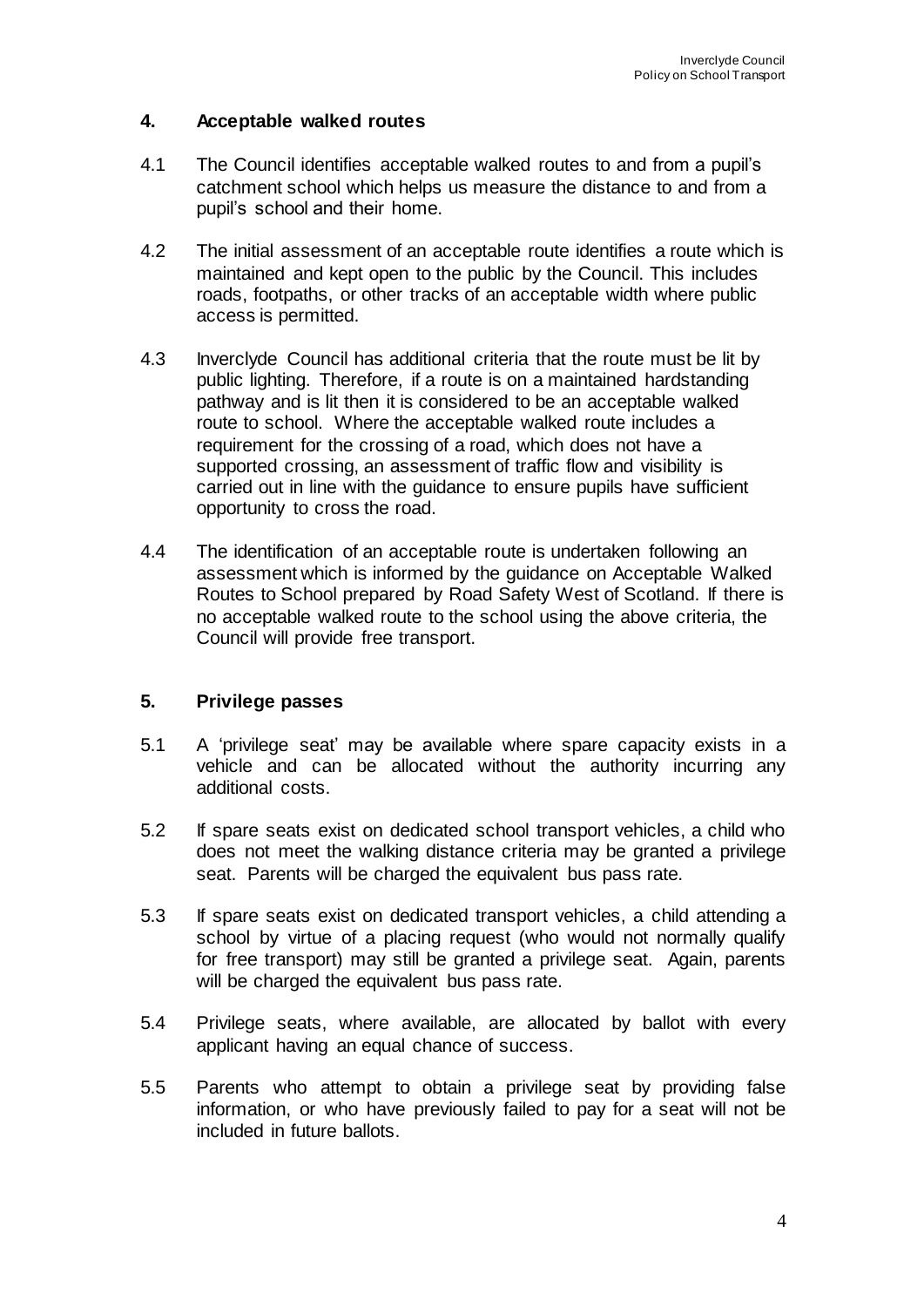### **6. Subsidised transport**

- 6.1 There may be rare circumstances where the Council will provide secondary pupils with a subsidised transport service. This could be where there is a lack of public service routes for part of the journey, below the qualifying distances of two miles and only where it is cost effective to do so.
- 6.2 The provision of subsidised transport is kept under review and is dependent on there being sufficient demand for this provision. If there is no demand, the Council reserves the right to withdraw the service.
- 6.3 Where a subsidised transport service is provided, parents will be charged, in advance and at the start of each term, at a cost equivalent to a bus pass on a service route.
- 6.4 If a parent has more than one child at a school using a subsidised route, the Council will provide a payment plan for parents, should they wish to reserve places on the subsidised route.

### **7. Transport for pupils with additional support needs**

- 7.1 Inverclyde Council has a policy of presumption of mainstream education and holds the view that children should be educated at their local school wherever possible. However, the Council will, through the Additional Support Needs (ASN) forum place children in Craigmarloch School, the Garvel Centre or other appropriate base or unit if it is felt their additional support needs can be better met in these settings.
- 7.2 Inverclyde Council recognises that some pupils with additional support needs require assistance with travel due to the nature of their disabilities, whether or not they live within the statutory walking distance of their school. In these cases a decision as to whether transport should be provided is assessed through the ASN forum, taking the following into account:
	- **Mobility** does the child have a physical or medical difficulty that rules out the use of public transport or suitable public transport is not available (e.g., wheelchair users or children who require specialist seating arrangements)?
	- **Sensory Impairment** Does the child have a sensory impairment that rules out the use of public transport? Would the child be at serious risk of danger if they were not to be transported?
	- **Vulnerability** Consideration will be given to the age and additional support needs of the child. Are the additional support needs of the child so significant that they would be deemed vulnerable or at serious risk of danger if they were to use public or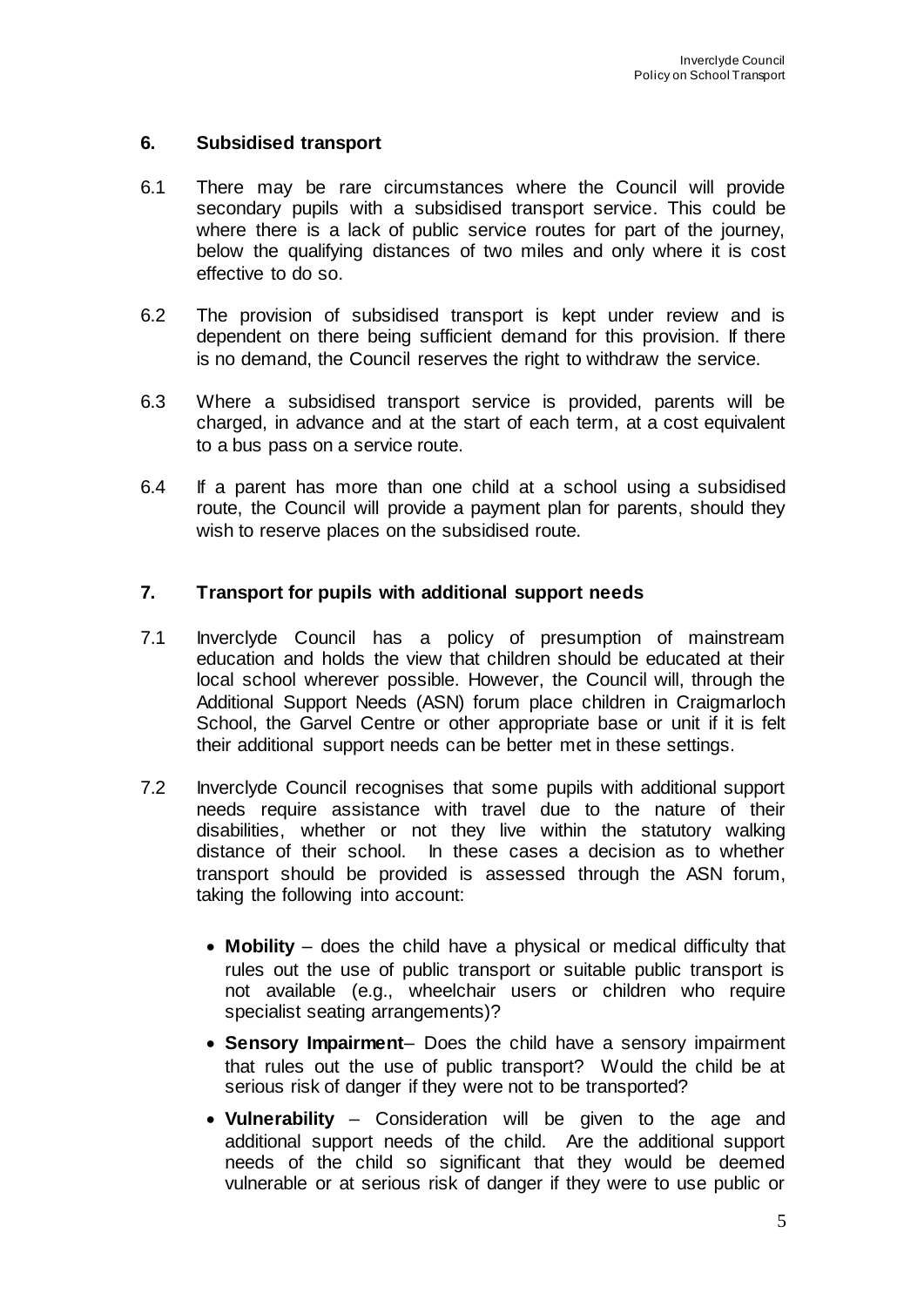other transport? In general, this category applies to pupils with severe learning difficulties or severe autism.

- **Distance** Would it be unreasonable to expect the child to walk to school or undertake the journey by public transport due to its length and/or complexity?
- 7.3 The Council will always aim to provide a dedicated bus service in the first instance, with a transport escort for children who attend these settings. This service will collect a pupil from their registered address and take them to school, returning from school to their home at the end of the day.
- 7.4 In certain situations, transport by taxi is considered where it is more financially viable for Inverclyde Council to do so.
- 7.5 Where a pupil attends a school outside Inverclyde, support with travel is only provided where the pupil has been placed in that school by Inverclyde Council. Where a pupil attends a school as a result of a placing request, transport is not normally provided.
- 7.6 Inverclyde Council only considers the provision of transport where it has been demonstrated that the needs of the child warrants this level of involvement.

## **8. Transport escorts**

- 8.1 Where Inverclyde Council has decided that it is necessary to provide transport, it may provide an escort to supervise the pupil's journey.
- 8.2 When determining if an escort should be arranged for a pupil who qualifies for support with home to school transport, Inverclyde Council considers the health and safety risks involved with the journey. Consideration is always be given to the age and needs of the child. For example, if a child suffers from an acute physical disability requiring continuous medical support and attention, an escort would be authorised. Or where the size and composition of a group being transported together are such that an escort is required – for example, groups of pupils of significantly differing ages or difficulties.

### **9. Journeys for which transport will not be provided**

9.1 Transport is not provided for hospital, medical, social services or dental appointments before, during and after school. In general, parents are responsible for the collection of their child in the event of illness during the school day. However it is recognised that there may be difficulties for some parents due to distance or lack of transport; head teachers could facilitate the transport of children in such circumstances.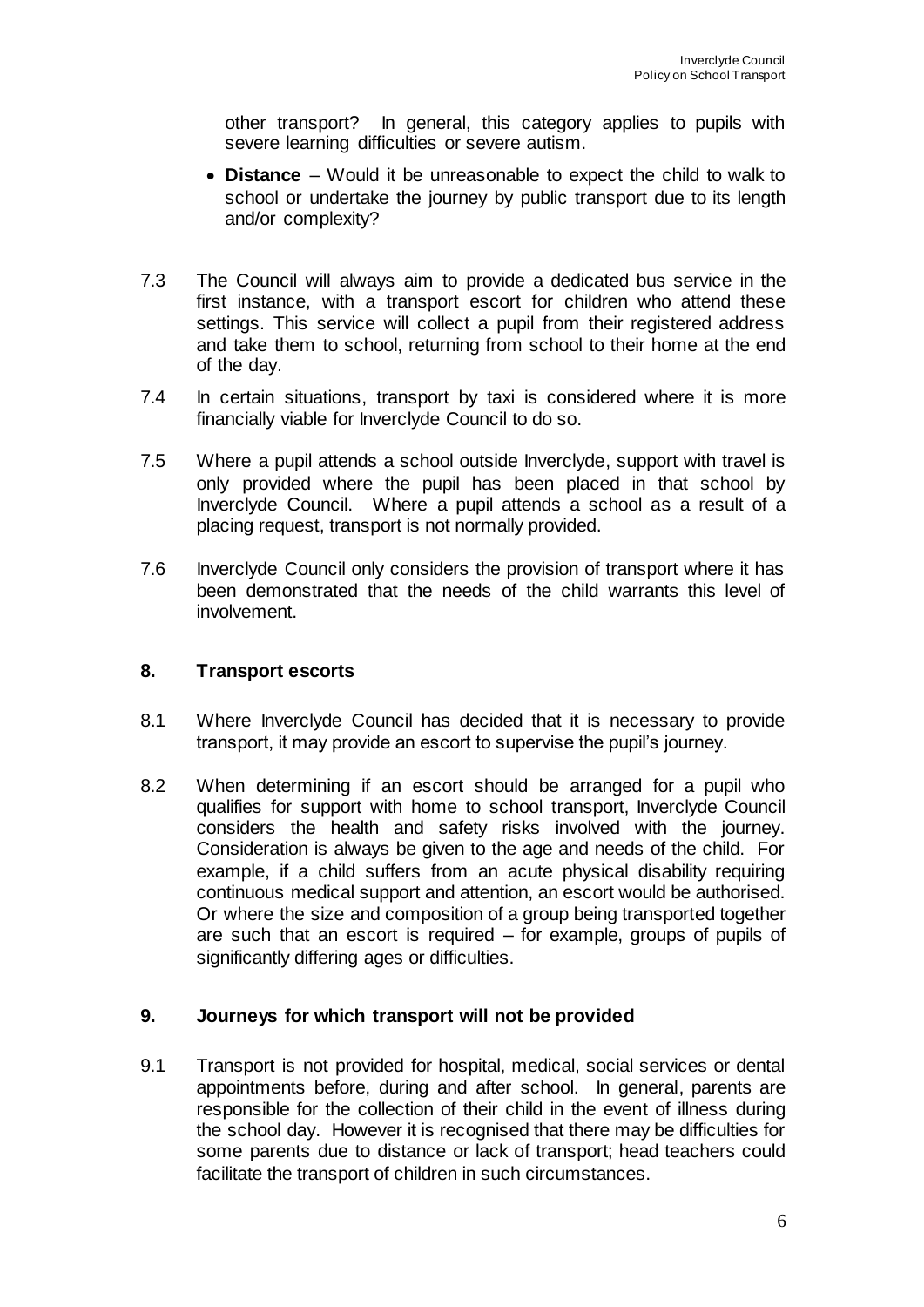## **10. General provisions**

- 10.1 If Inverclyde Council decides that a child is eligible to receive transport, in line with the policy, the mode of transport i.e. bus or taxi, is determined by Inverclyde Council. Transport is arranged to and from school on a daily basis in accordance with the school's opening hours.
- 10.2 Inverclyde Council will not provide transport outside of these times and, therefore transport to another educational setting outside the school day would be the responsibility of the parent. It is also the case that transport is only provided to and from the pupil's home address as recorded in the school's files.
- 10.3 If required, it is the parent's responsibility to bring his or her child to the vehicle. This also applies for the return journey from school when the parent will need to be available to collect his or her child from the vehicle.
- 10.4 Pupils are expected to behave in an acceptable manner whilst travelling on Council arranged transport. If a pupil's behaviour gives persistent cause for concern (i.e. threatens the health and safety of themselves, other pupils, the driver or escort) and all attempts to modify such behaviour have been resisted, future arrangements for travelling on Council transport will be subject to a written agreement with the parent. The Council reserves the right to withdraw arranged transport, including escort provision, if the behaviour of the pupil jeopardises the safety of the vehicle occupants.
- 10.5 All drivers carry an identity card and are subject to an enhanced disclosure check by Disclosure Scotland.
- 10.6 All transport escorts (including those provided by a contractor) carry an identity card and are subject to an enhanced disclosure check by Disclosure Scotland.

### **11. Complaints**

- 11.1 Parents who have concerns or complaints about any aspect of the provision of mainstream school may contact their child's school by telephone giving the details which will then be recorded and submitted to Strathclyde Partnership for Transport (SPT) using a postcard system. Parents may also complain direct to SPT in writing to reinforce their concerns. SPT will respond directly to parents and advise the school on the outcome of their investigations.
- 11.2 Complaints received by the Council are passed to SPT and logged, together with the measures taken to resolve the complaint.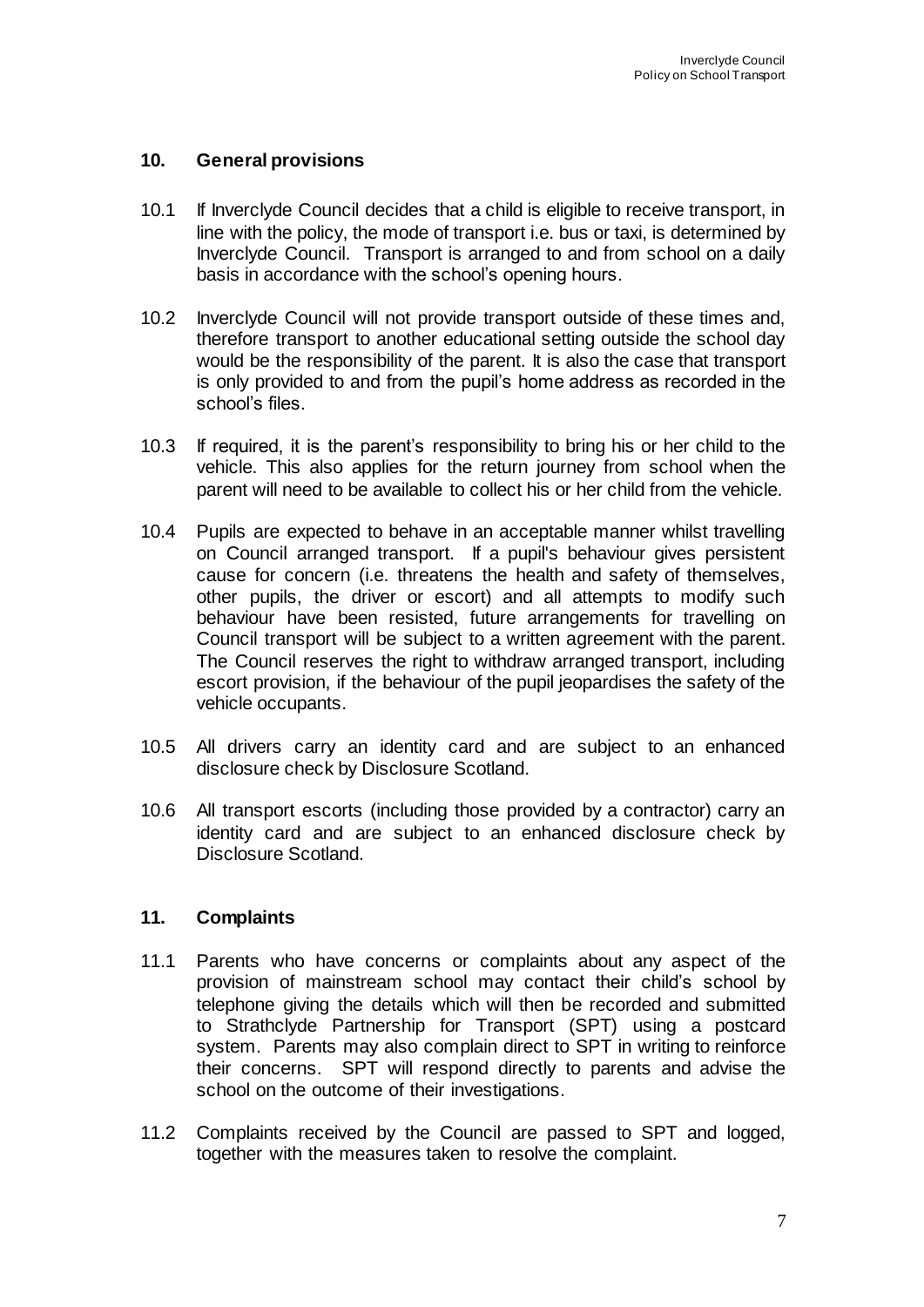11.3 In the case of additional support needs contracts, enquiries and complaints by parents should be directed in the first instance to the school who will liaise with the appropriate Head of Service. Parents may also write directly to the appropriate Head of Service who will respond to them and advise the school on the outcome of his or her investigations.

# **12. Review**

12.1 In addition to the continuous monitoring of transport contracts, the Council will review its transport policy on an annual basis, taking into account developments such as: the uptake of subsidised transport; new housing or roads developments; and the maintenance of acceptable walked routes.

**Ruth Binks Corporate Director Education, Communities and Organisational Development August 2021**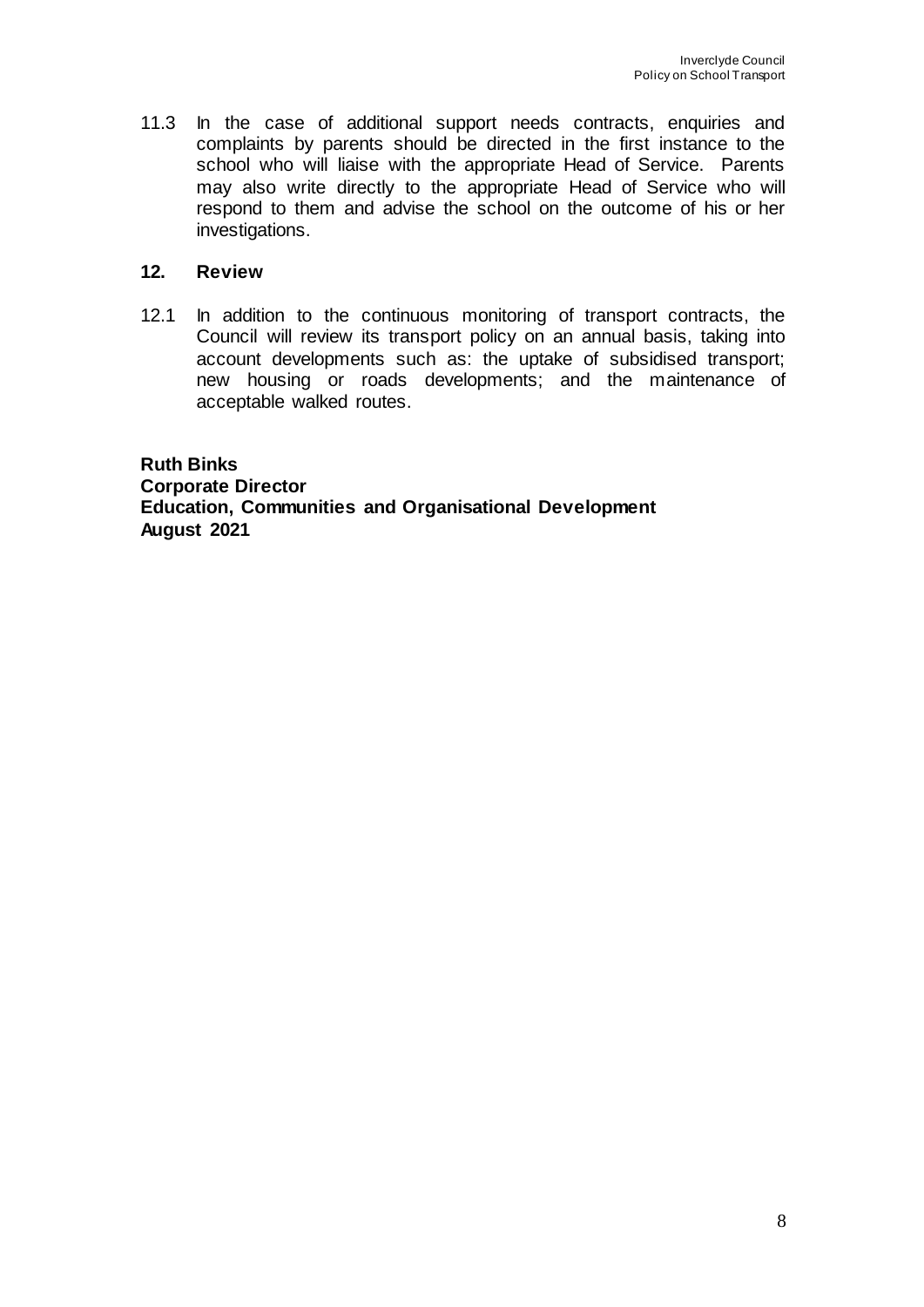### **APPENDIX 1**

### **SECURING TRANSPORT CONTRACTS AND PROVIDERS**

The Council adopts the following procedures in arranging home to school transport contracts in relation to pupils attending mainstream provision:

- (a) The Council will, in consultation with SPT, draw up the specification for each transport contract and invite tenders from transport operators by a stated date and time in advance of the starting date.
- (b) On receipt of all tenders by the stated cut-off point, the authority will accept in all but the most exceptional circumstances (which will require to be reported to and accepted by committee) the lowest tender.
- (c) The successful contractor will be notified by SPT and, after the appropriate checks have been made and in full discussion with the education authority and SPT, parents will be notified of the detailed arrangements for the transportation of pupils who qualify for free school transport.
- (d) It is expected that SPT would take account of a number of additional factors when advising on the allocations of contracts, including recent performances on contracts, safety and maintenance records, insurance checks and disclosure records.

In the case of children with additional support needs, the above procedures will be followed but the responsibility for drawing up the specification, arranging contracts and communication with parents lies with the education department with no involvement of SPT.

The precise mode of transport will be decided by the successful contractor, in discussion with the education authority and SPT where appropriate, taking all circumstances into account. Transport will be provided by any, or a combination, of the following:

- Dedicated school contract bus. This is a service provided solely for use for pupils.
- Bus pass on local public service bus. This can either be a commercial service or subsidised local service, such as a demand response service, also carrying of the public. It may be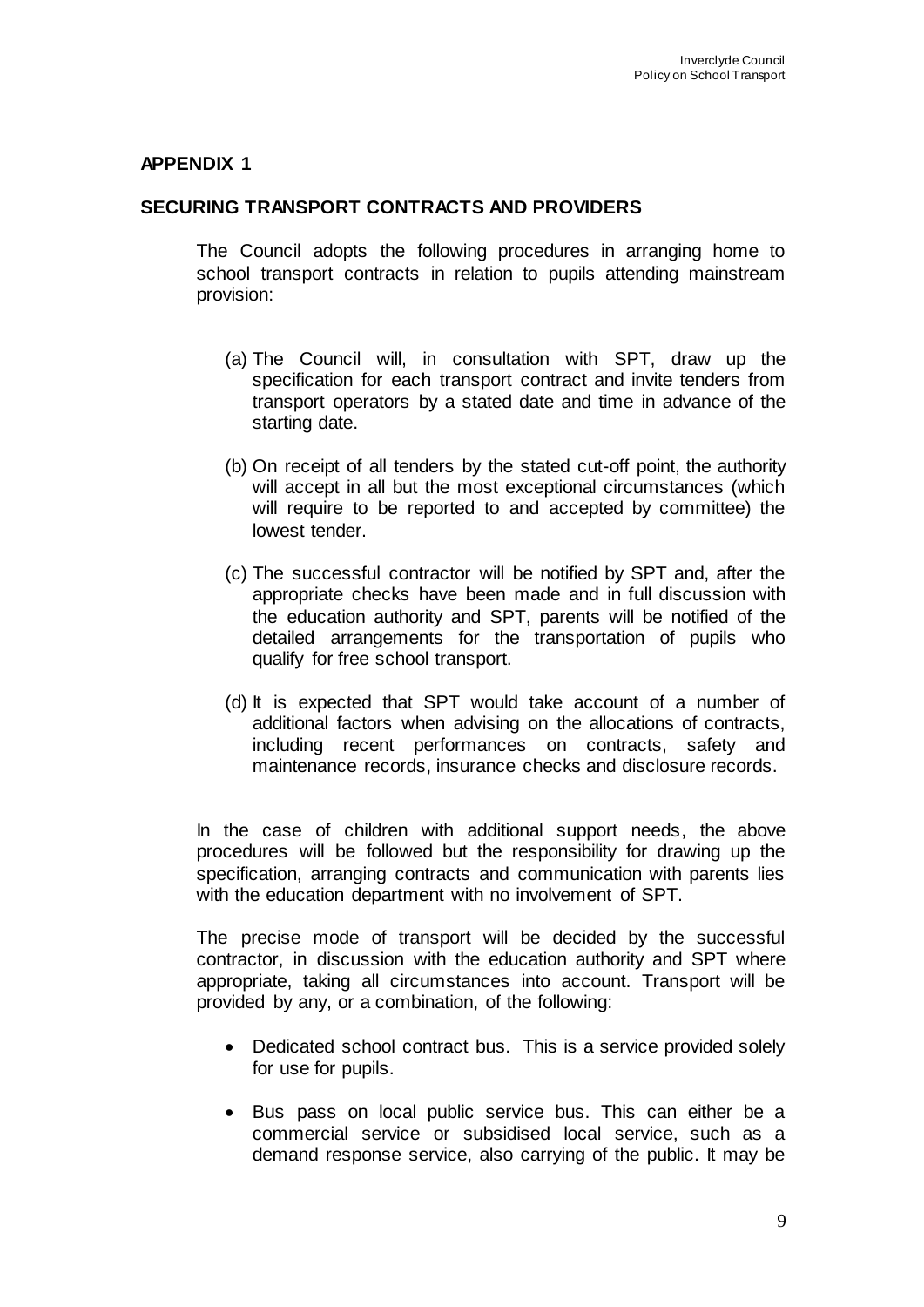possible for parents to purchase privilege seats on such a contract where space is available.

- Train pass on service train
- Taxi or private hired cars, mini-buses and boats
- The Council's own school transport vehicles.

### **2. CONTRACTUAL CONDITIONS**

All transport operators who are successful in securing school transport contracts are issued with a set of 'Conditions of Contract' which are legally binding on both the contractor and the authority. These conditions state clearly the contractor's and Inverclyde Council's rights and responsibilities. The main aspects covered include:-

- Detailed arrangements for the operation of the contract.
- Administrative and financial arrangements.
- Transport safety.
- Vehicle specifications/modification/manoeuvres.
- Registration documents/insurance policies/MOT certificates.
- Disclosure checks for drivers and escorts.
- Drivers of mainstream small capacity vehicles (taxis/cars) are also subject to disclosure checks.
- Cancellation of contracts (breach of contractual conditions).
- Entitlement to termination of contracts.
- Emergency procedures.
- Accident reporting procedures.
- Personnel on additional support needs vehicle carry vehicle and personnel identification.

Leaflets on school transport provision are available from Education Services and are provided to schools for issue to parents and carers before the start of the school session.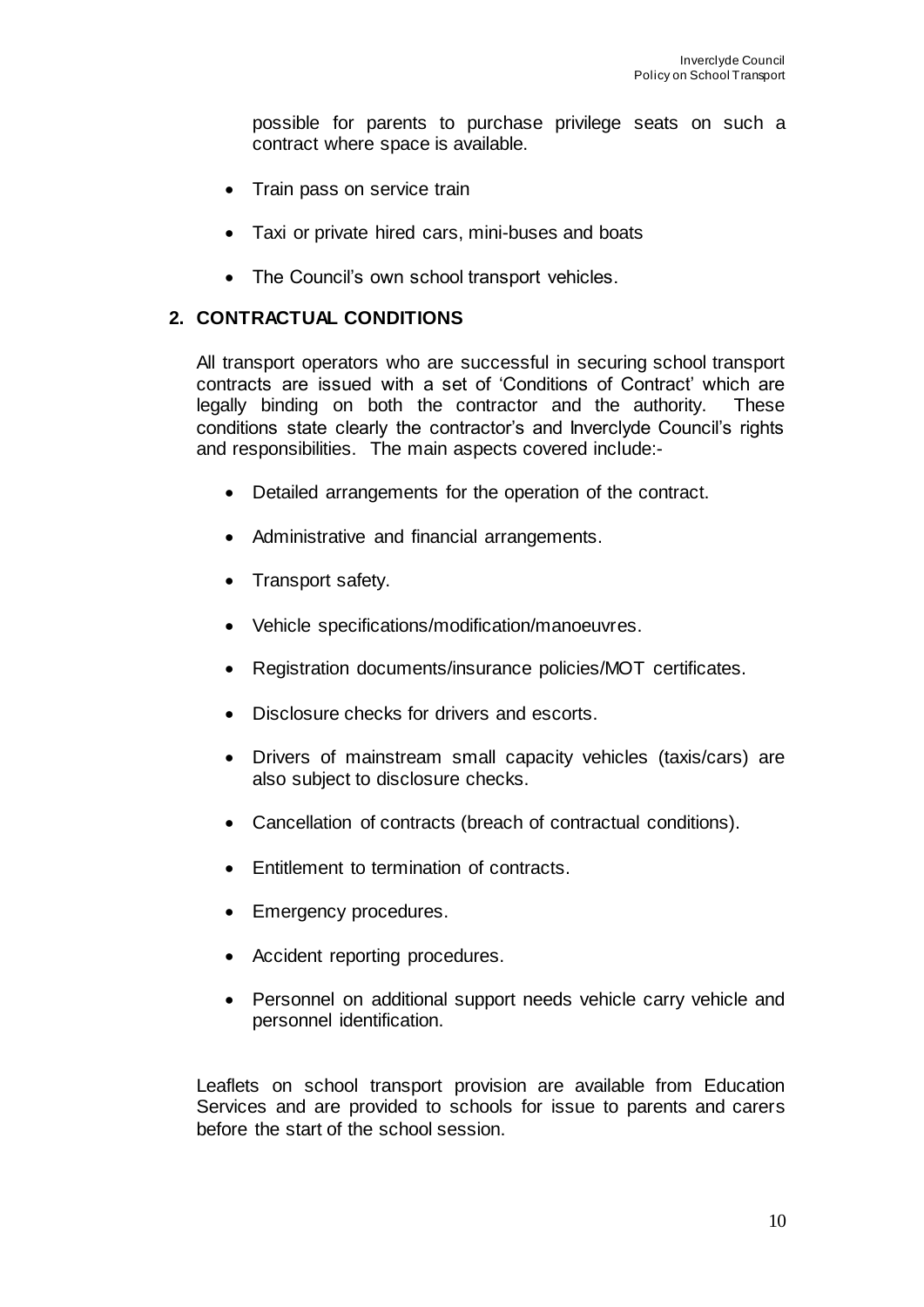## **3. CONTRACT MONITORING**

SPT is responsible for placing primary and secondary school contracts and for their day-to-day operation. SPT actively monitors the performance of mainstream school contracts through the deployment of a team of specialist inspectors.

Meetings should take place regularly involving the Head of Service (transport) and the appropriate SPT staff to discuss the operation and monitoring of school contracts. To assist its monitoring, SPT welcomes the intimation of any issues of concern by schools or by parents.

The Head of Service with responsibility for school transport will meet on a yearly basis with SPT Officers. Education officers also attend liaison meetings with SPT in their Glasgow Office.

#### Expectations of Contractors

All contractors are expected to:

- a. Meet the contract specification for which they tender in full, including picking up/setting down times, capacity required and being stationary before the close of school if school grounds or turning areas adjacent to school are used;
- b. Comply with conditions of the contract in full.

#### Failure to Meet Requirements

This is likely to result in the issue of a letter of which, if not challenged or explained satisfactorily within 5 days, will be recorded as a formal warning against the contractor's performance on the contract in question which will result in non payment for that run/day.

In exceptional circumstances of negligence by the contractor, contracts may be cancelled with due period of notice.

#### Vehicle Timetable

Tender specifications normally allow a 10 minute time band within which pupils must be picked up or set down with the middle of that band being the preferred time. No action is generally taken against a contractor who operates within 2 or 3 minutes of the 10 minute band. There is therefore considerable leeway within which contractors can operate.

In the case of additional support need contracts, the appropriate Head of Service will be responsible for the monitoring of contracts and for their day-to-day operation. However, it may be possible in a limited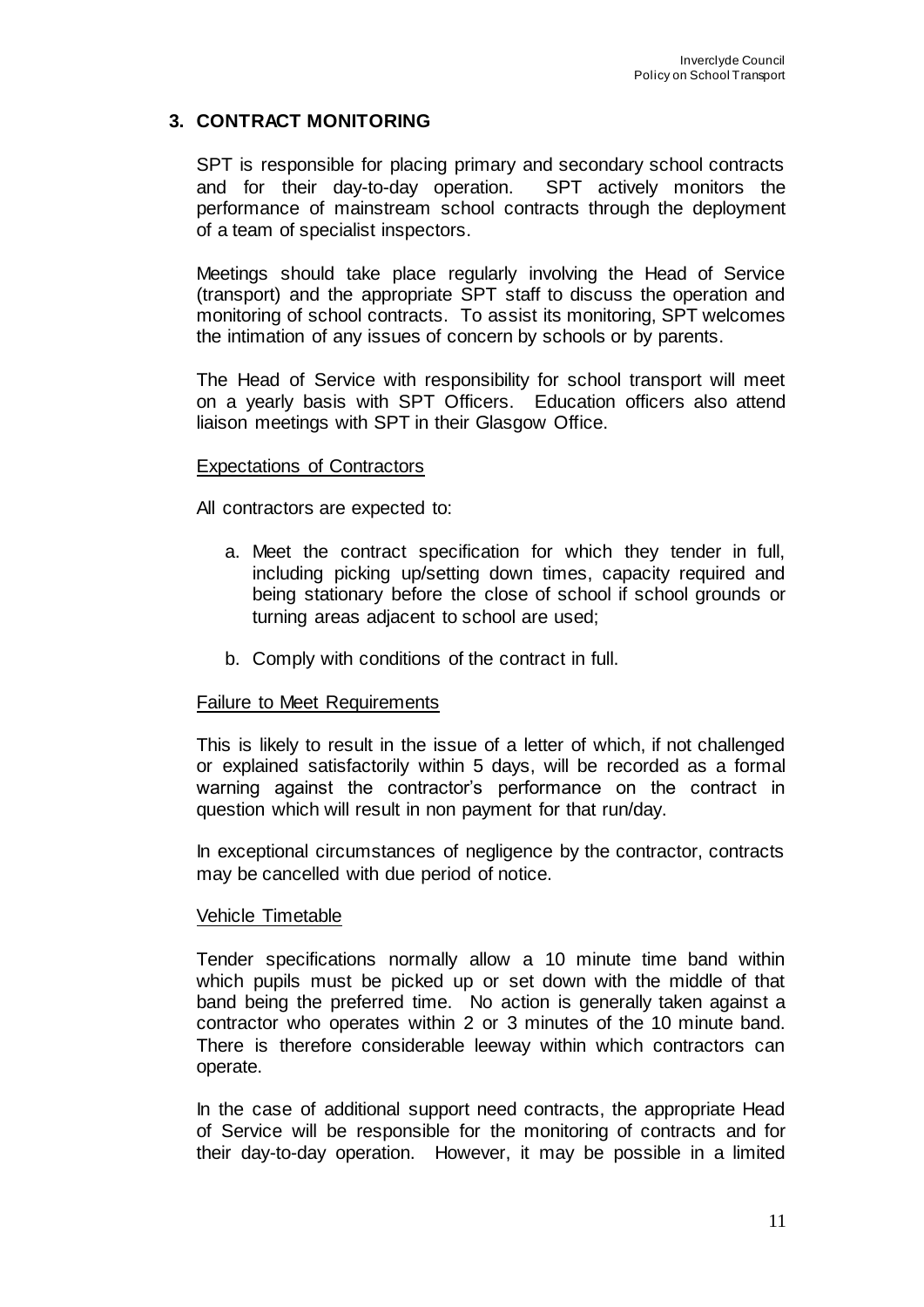number of special circumstances to seek the assistance of the specialist inspectors employed by SPT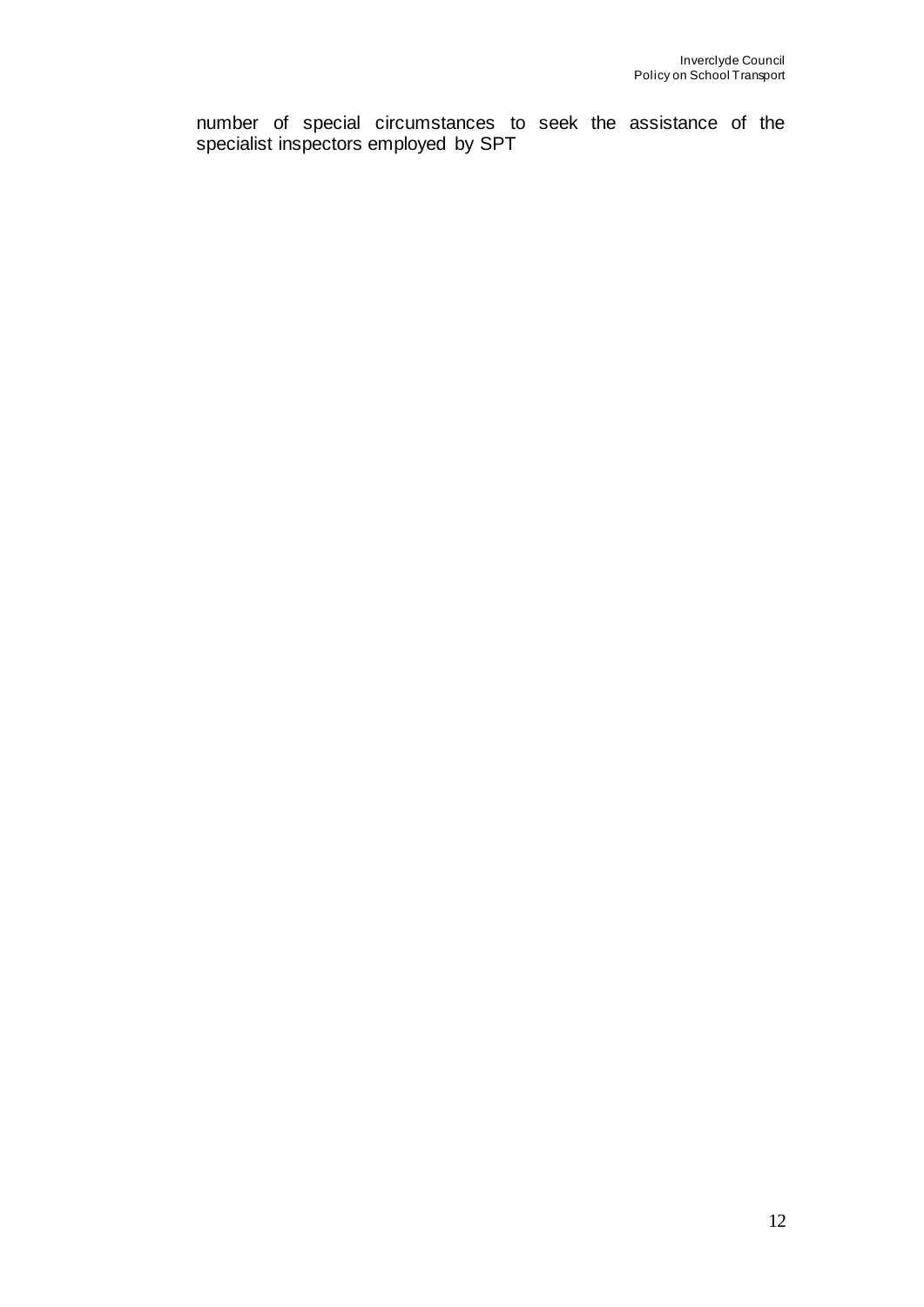### **APPENDIX 2**

## **CODES OF CONDUCT**

### **1. DRIVERS/ESCORTS**

#### a) Mainstream School Transport

All transport operators involved in school contracts must ensure that drivers and attendants are suitably briefed in relation to the safety of passengers in normal operation and in emergency/unforeseen circumstances. All drivers on mainstream contracts should be issued with the appropriate code of conduct. The leaflet 'Code of Conduct for Drivers of School Transport' by SPT is provided to contractors.

#### b) Additional Support Needs Transport

All operators must ensure that drivers and escorts are suitably briefed in normal operation and in emergency/unforeseen circumstances. However, the authority expects that particular care will be exercised by drivers and escorts on additional support needs contracts. They are also issued with the appropriate code of conduct leaflet from SPT.

### **2. PUPILS**

The responsibility of ensuring safe and acceptable behaviour remains with the parents of a pupil travelling on a school transport vehicle. Misbehaviour or action which could put the safety of others at risk may result in the pupil losing the right to free transport.

In circumstances where a child's behaviour is unacceptable, the driver may retain the child's ticket/pass for identification purposes. The incident will then be reported to the driver's supervisor. Details will be sent to the Head Teacher of the school who will invite the parents to an interview for assurance on their child's good conduct prior to the return of the 'free' travel pass. During this period, the parents will be responsible for making their own arrangements for the attendance of their child at school.

In cases of serious misbehaviour, the Head Teacher can still exercise his or her right to have regard to the discipline policy of the school including the facility to implement Revised Standard Circular 2.10.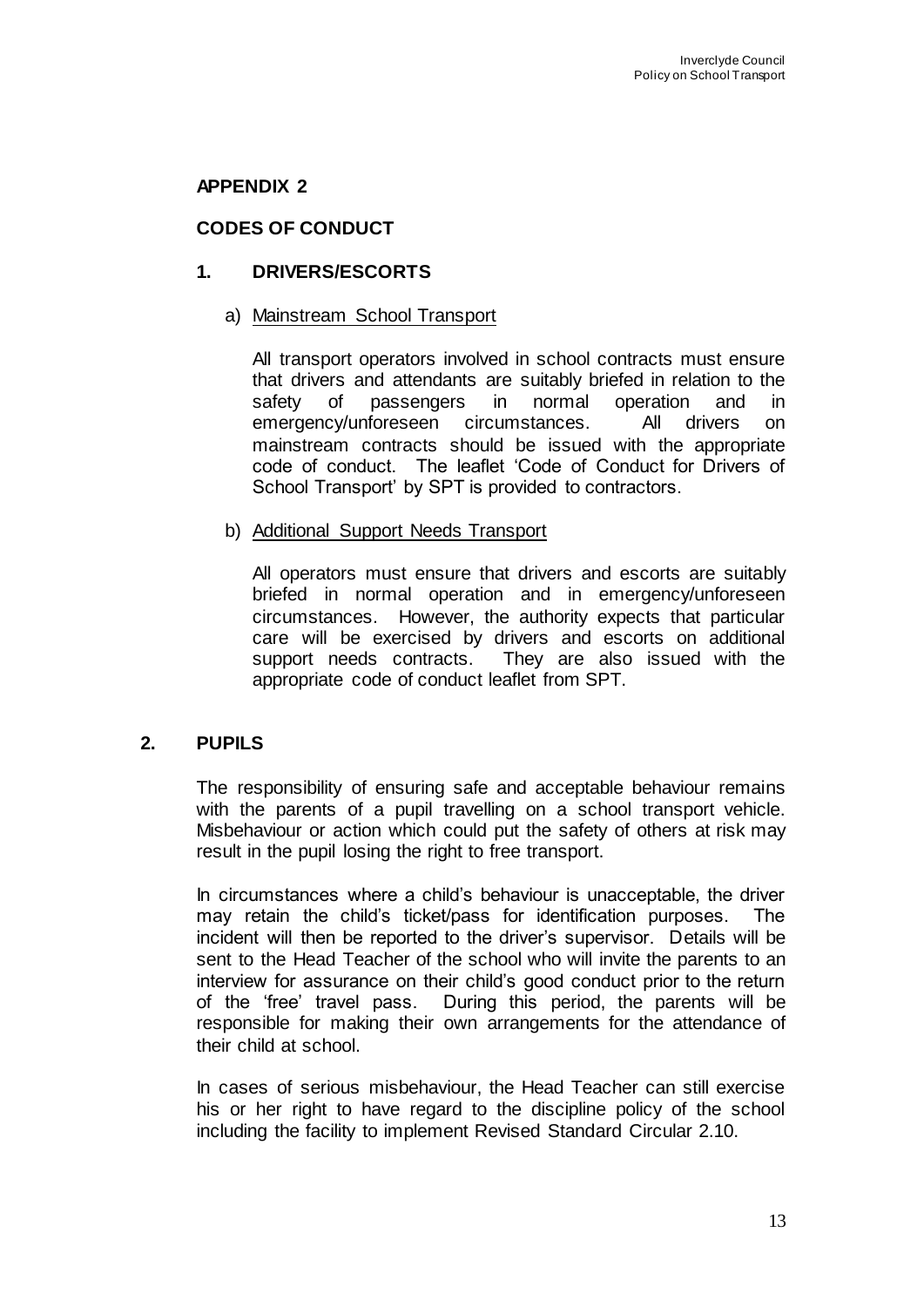## **3. VOLUNTEER DRIVERS OF SELF-DRIVE MINIBUSES**

Volunteer drivers must adhere to the code of conduct issued by SPT for drivers of vehicles supporting free school transport. It is the responsibility of the driver for the condition of the vehicle and safe transport of their passengers.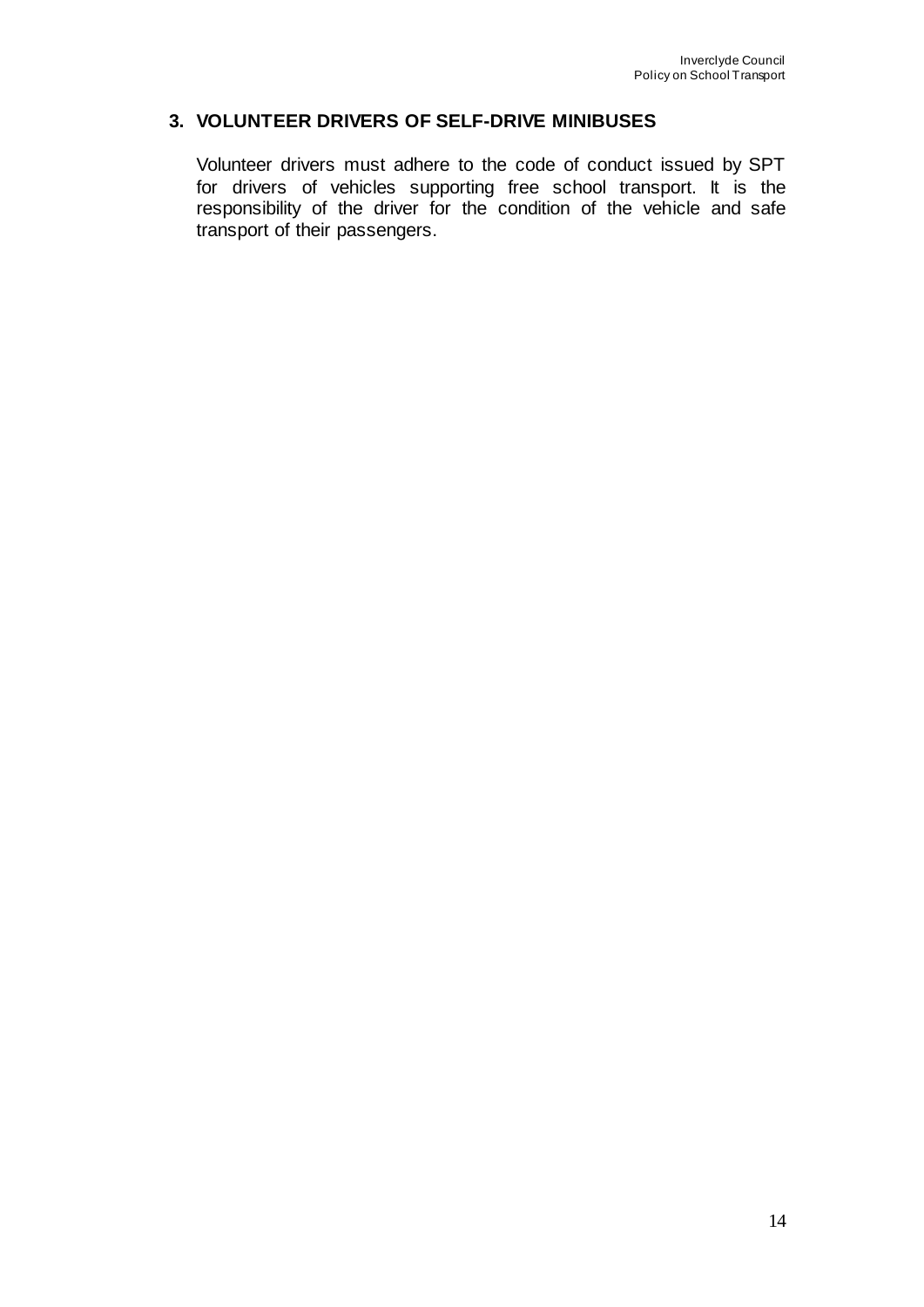## **Appendix 3**

### **SPT CODE OF CONDUCT for drivers and attendants of school transport**

Operators must ensure that drivers and attendants are suitably briefed on the action to take in the circumstances set out below.

### **Safety during normal operation.**

### **1. Drivers MUST:**

- 1.1 Carry out a pre-service inspection of their vehicle and record same before the vehicle is used to fulfil a contract
- 1.2 Comply with the Highway Code, drive in a courteous manner and adhere to speed limits.
- 1.3 Approach each pick-up and drop-off point slowly and with care keeping the doors closed until the vehicle has come to a complete standstill.
- 1.4 Ensure that doors are properly closed, and that no coats, bags, etc. are caught in the mechanism of the door from inside or outside and that all pupils are seated before moving off. Check the nearside mirror every time before moving.
- 1.5 Pay particular attention to nearside mirrors in case latecomers attempt to board.
- 1.6 Discourage pupils from crossing in front of the vehicle.
- 1.7 Ensure that all pupils are picked up and set down at a suitable and safe place, paying special attention to any hazards, traffic or obstructions.
- 1.8 Ensure that the number of passengers does not exceed the permitted seating capacity of the vehicle.
- 1.9 Ensure that all doors and emergency exits are fully operational and remain free of any obstruction, giving a clear exit in case of emergency.
- 1.10 Endeavour to ensure that pupils remain seated with seatbelts fastened whilst travelling. If pupils do not wear seatbelts, this must be brought to the attention of the head teacher as a matter of urgency.
- 1.11 Ensure that where child proof locks are fitted to a vehicle that the locks are in the "child safe" position throughout the journey.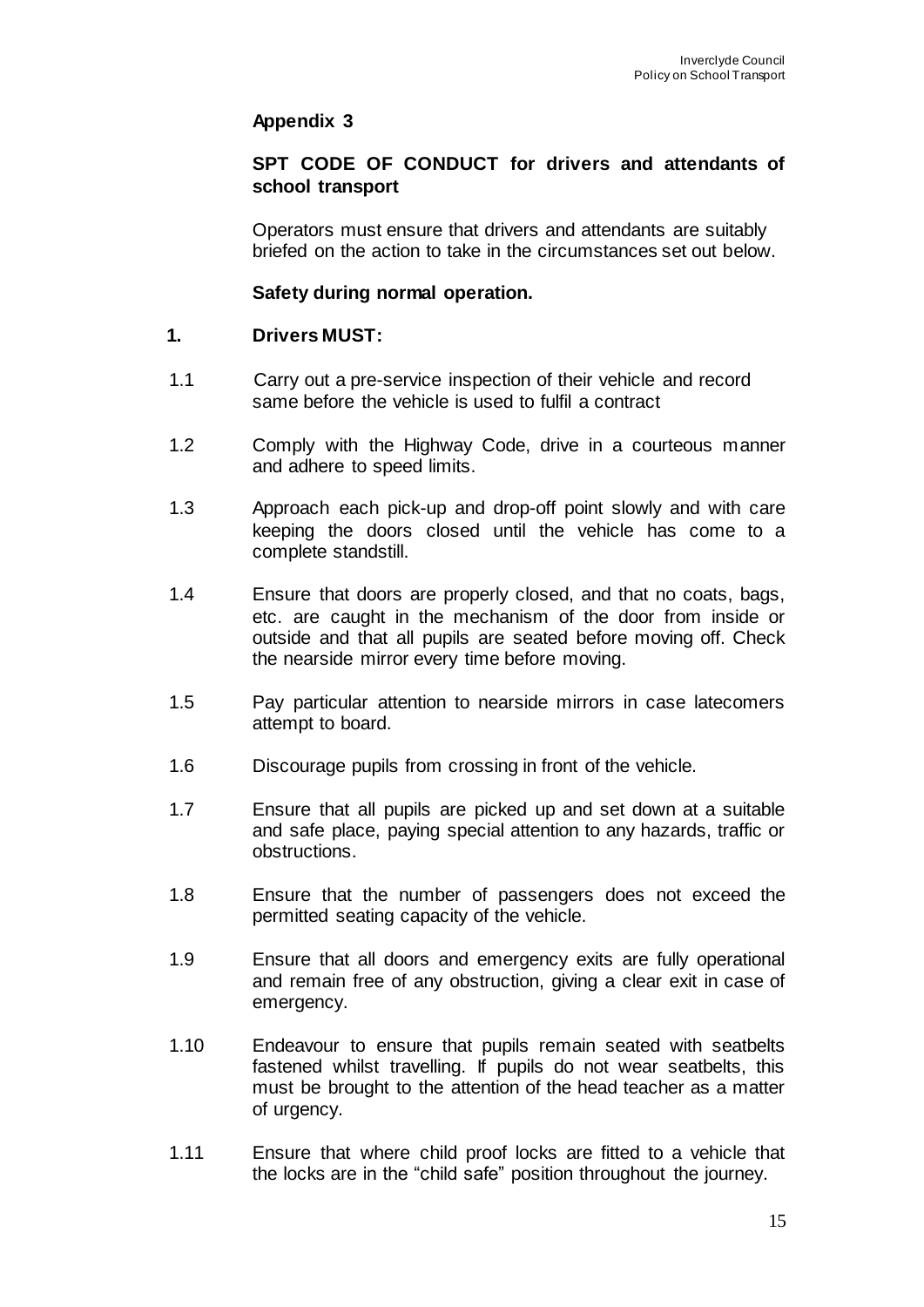- 1.12 Immediately advise their supervisor of any difficulties on the route regarding road-works, parking or traffic volumes etc which would cause difficulty in maintaining the timetable.
- 1.13 Fully co-operate at all times with all representatives of SPT, councils, DVSA and Police Scotland.
- 1.14 Avoid physical contact with pupils. Maintain a courteous and professional relationship with pupils avoiding inappropriate language and topics of conversation at all times and never engage in personal telephone, text, email or social media contact with pupils.

#### **2. Escorts MUST:**

- 2.1 Ensure pupil safety when boarding or alighting and be at or near the entrance/exit at these times.
- 2.2 Assist the driver in ensuring that before moving off, all doors are properly closed and no coats, bags, etc. are caught in the mechanism of the door from inside or outside.
- 2.3 Discourage children from crossing in front of the vehicle.
- 2.4 Assist the driver in ensuring that the number of passengers does not exceed the permitted number.
- 2.5 Ensure that all doors and emergency exits remain free of any obstruction, giving a clear exit in the case of emergency.
- 2.6 Ensure that pupils remain seated with seatbelts fastened whilst travelling.
- 2.7 Monitor both the upper and lower decks throughout the journey.
- 2.8 Not stand beside the driver whilst the vehicle is in motion or obstruct his view through the windscreen.
- 2.9 Not converse with the driver except when it is necessary for the safety of the pupils.
- 2.10 Be aware of the legal responsibilities for the wearing of seatbelts on school transport vehicles which vary depending on the type of vehicle and the age of the pupils. If difficulties are experienced in gaining cooperation from pupils in the wearing of seatbelts then the problem must be reported to the child's head teacher in writing through the management of the company.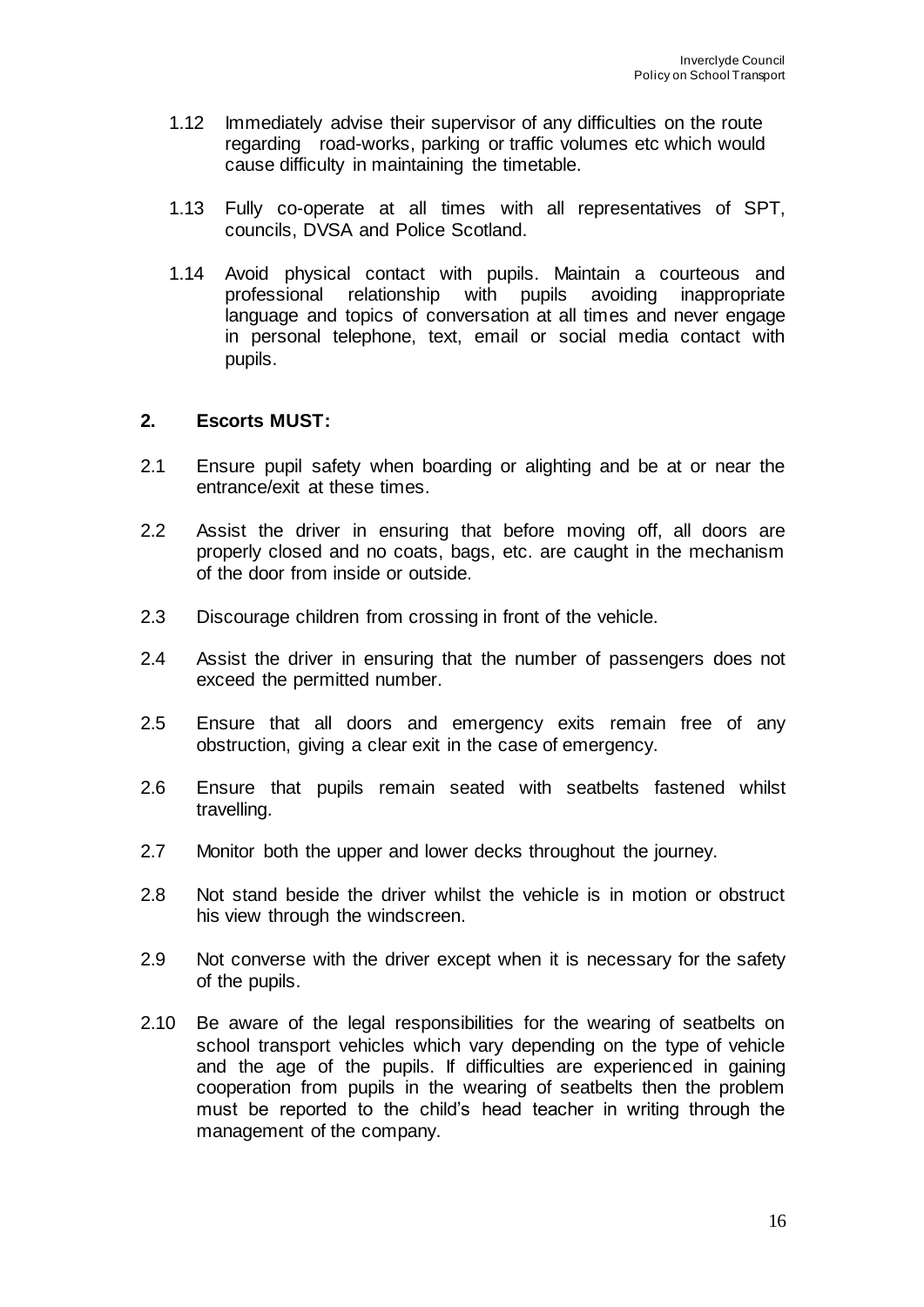- 2.11 Fully co-operate at all times with all representatives of SPT, councils, DVSA and Police Scotland.
- 2.12 Avoid physical contact with pupils. Maintain a courteous and professional relationship with pupils avoiding inappropriate language and topics of conversation at all times and never engage in personal telephone, text, email or social media contact with pupils.

#### **3. Seating arrangements and wearing of seat belts in motor cars**

- 3.1 Drivers must be aware of the legal and contractual responsibilities for the wearing of seatbelts on school transport vehicles. These responsibilities vary depending on the type of vehicle and the age and height of the pupils. If difficulties are experienced in gaining cooperation from pupils in the wearing of seatbelts then the problem should be reported to the child's head teacher in writing through the management of the company.
- 3.2 In all cases seatbelts appropriate to the child's size must be used including, if necessary, booster cushions.
- 3.3 On primary school contracts children should not occupy the front seat of the vehicle unless the rear seats are occupied. The eldest child should sit in the front seat wherever practicable.

### **4. Safety in case of breakdown or accident**

- 4.1 In case of breakdown or accident resulting in the vehicle being unable to be moved, the driver will normally instruct the pupils on the vehicle to stay on the vehicle. The driver may only leave the vehicle to summon assistance and then, only in the event of the failure of the mobile phone or radio on the vehicle.
- 4.2 Where contracts use motorways, specific instructions may be issued by SPT which MUST be followed.

#### **5. Adverse weather and other conditions jeopardising a journey**

- 5.1 In such conditions, drivers MUST liaise with Head Teachers to ensure the children are safe.
- 5.2 In periods of snow, ice, flooding or other adverse weather, the driver must use discretion to decide whether a road is passable or not. The driver should endeavour to choose a route which gives the greatest number of children a reasonable opportunity of getting to school safely.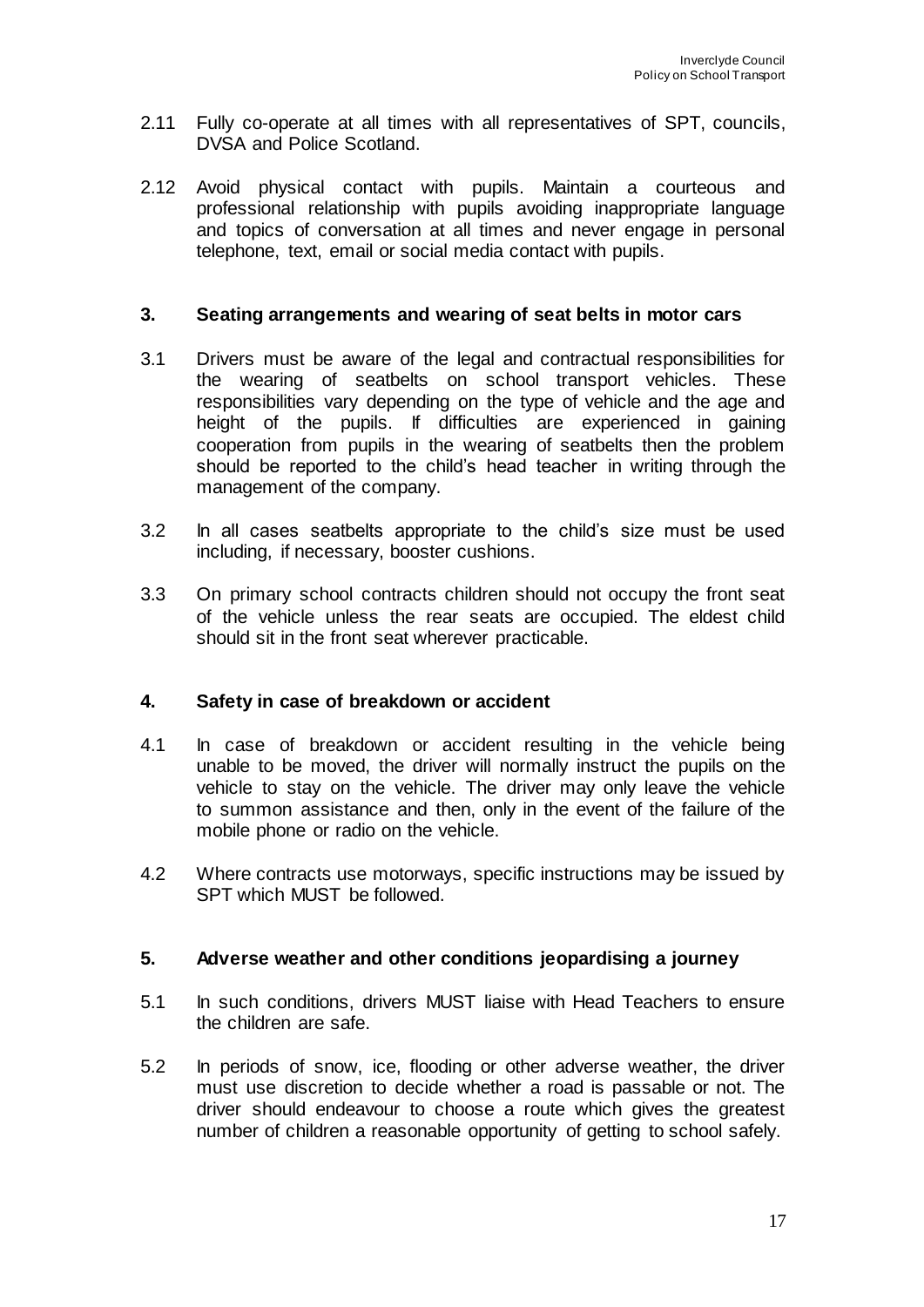- 5.3 At their discretion drivers may abandon a morning journey. In such an event, the driver will contact the head teacher for further instructions and inform SPT.
- 5.4 On homeward journeys pupils shall only be set down at their normal vehicle set down point. If it is likely that the vehicle will be unable to take the pupils to that point, contingency plans must be made with the head teacher.
- 5.5 In the event that transport becomes stuck because of blocked roads, children shall be instructed to stay on the vehicle until alternative arrangements can be made.

### **6. Misbehaviour by pupils on transport**

- 6.1 The driver or escort should warn the pupil about their behaviour and ask them to stop. It may be that this will be sufficient action.
- 6.2 In the case of more serious misbehaviour or repeated misbehaviour, drivers should take all reasonable steps to identify the pupil concerned. The driver may request the assistance of senior pupils on the bus to identify the pupil responsible for the misbehaviour and may ask for and retain the pupil's season ticket or pass as proof of identity. Having identified the pupil, the driver should report the incident to the head teacher and to their supervisor.
- 6.3 A supervisor receiving a report of misbehaviour must send the details directly to the Head Teacher concerned, together with any ticket or pass taken from the pupil. SPT must also be advised if it is considered that the misbehaviour causes a risk to the safety of passengers.
- 6.4 A driver or escort shall not remove a pupil from a vehicle for misbehaviour. In a severe case of misbehaviour which affects the safety of other passengers on the vehicle or the vehicle itself, the driver should seek assistance from other bus company staff, school staff or Police Scotland by any reasonable means.
- 6.5 As well as behaviour which is disruptive to other passengers, drivers are asked so far as is possible to note any incidents of bullying amongst pupils and to report problems of this kind to the head teacher at the earliest opportunity.
- 6.6 Should a pupil or pupils leave the vehicle in the course of a journey prior to arrival at school, the driver must report this to the head teacher immediately upon arriving at the school.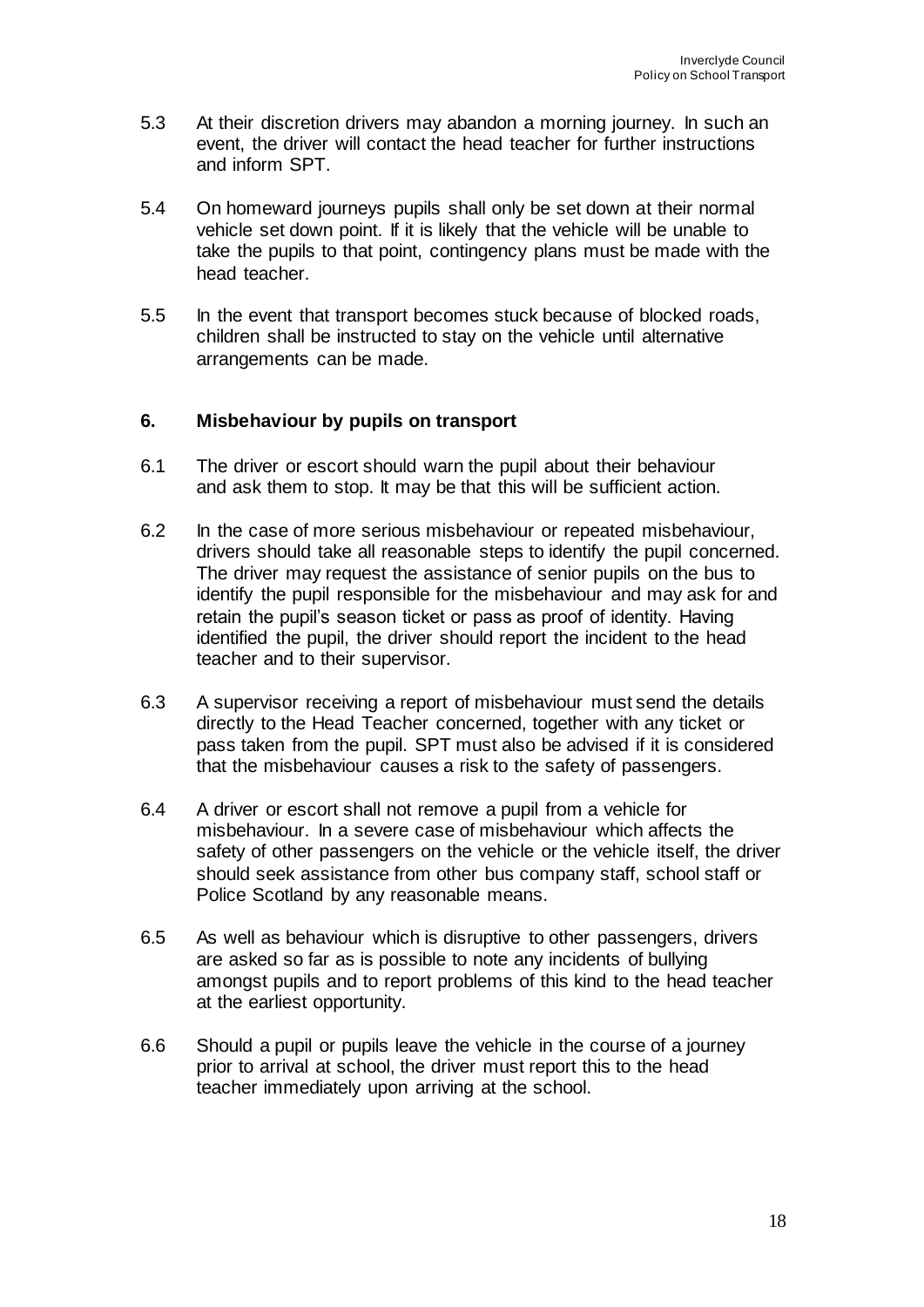# **7. Refusal of Transport**

7.1 Under no circumstances will pupils be refused transport without the express prior permission of the relevant council or SPT.

## **8. Tickets or Passes**

- 8.1 Where pupils have been issued with a ticket or pass to show their entitlement to travel on the Contract, a pupil claiming to be travelling to or from school shall not be refused travel where they are unable to produce their pass.
- 8.2 Where a pupil who has been issued with a pass regularly refuses to display a pass on boarding this must be reported to the head teacher.

## **9. Carriage of unauthorised persons.**

9.1 For the avoidance of doubt, the only persons who may board the vehicle are those pupils entitled to travel on the contract. No unauthorised person, including parents of pupils may board the vehicle whilst it is on contract to the council.

## **10. Smoking**

10.1 As required by legislation, smoking is not permitted on vehicles at any time including by drivers or escorts. Drivers and escorts must ensure that this is enforced. For the avoidance of doubt, the use of electronic or vapour cigarettes is similarly prohibited.